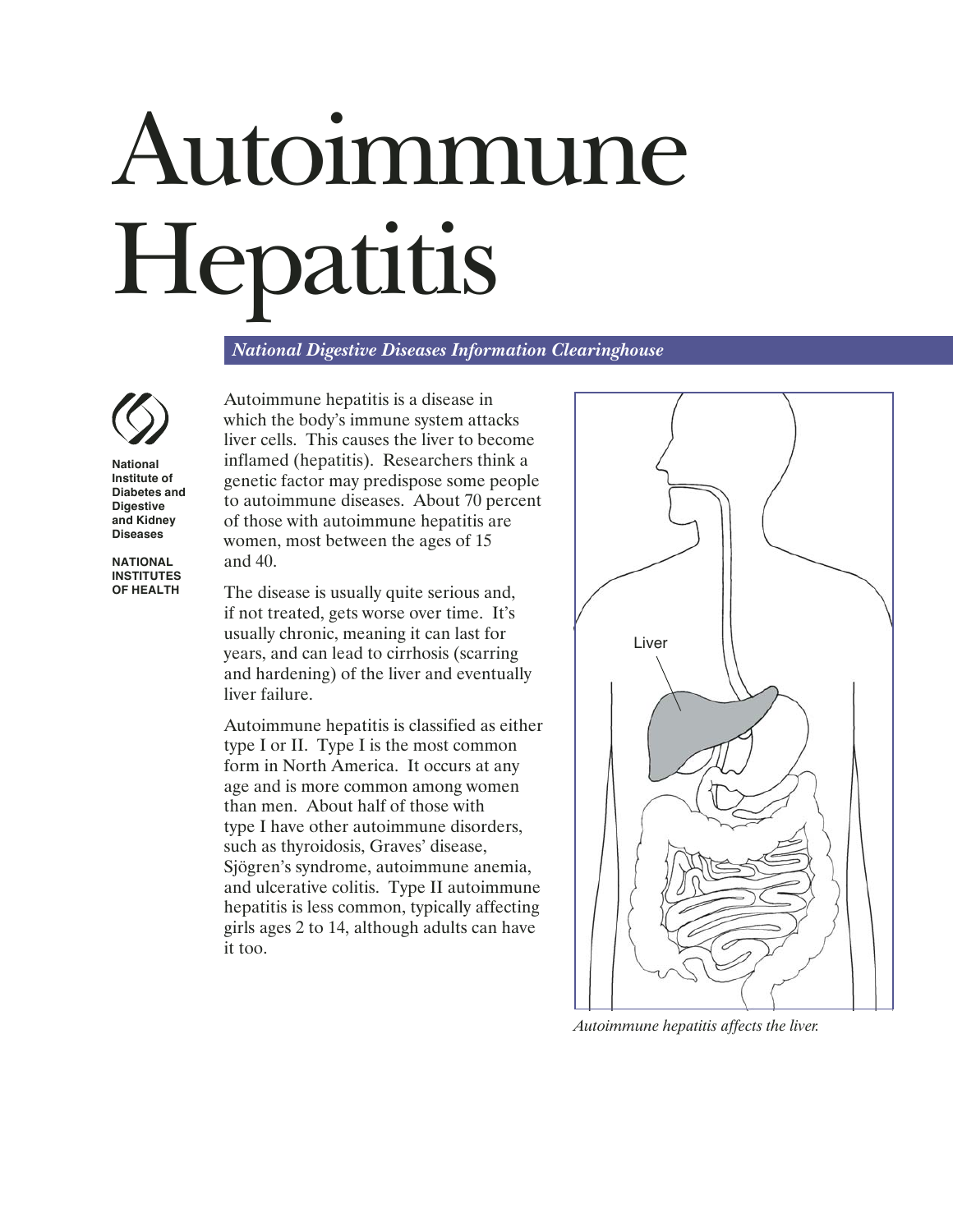# **Symptoms**

Fatigue is probably the most common symptom of autoimmune hepatitis. Other symptoms include

- enlarged liver
- jaundice
- itching
- skin rashes
- joint pain
- abdominal discomfort

People in advanced stages of the disease are more likely to have symptoms such as fluid in the abdomen (ascites) or mental confusion. Women may stop having menstrual periods.

Symptoms of autoimmune hepatitis range from mild to severe. Because severe viral hepatitis or hepatitis caused by a drug—for example, certain antibiotics—has the same symptoms, tests may be needed for an exact diagnosis. Your doctor should also review and rule out all your medicines before diagnosing autoimmune hepatitis.

# **Autoimmune Disease**

One job of the immune system is to protect the body from viruses, bacteria, and other living organisms. Usually, the immune system does not react against the body's own cells. However, sometimes it mistakenly attacks the cells it is supposed to protect. This response is called autoimmunity. Researchers speculate that certain bacteria, viruses, toxins, and drugs trigger an autoimmune response in people who are genetically susceptible to developing an autoimmune disorder.

# **Diagnosis**

Your doctor will make a diagnosis based on your symptoms, blood tests, and liver biopsy.

• Blood tests. A routine blood test for liver enzymes can help reveal a pattern typical of hepatitis, but further tests, especially for autoantibodies, are needed to diagnose autoimmune hepatitis. Antibodies are proteins made by the immune system to fight off bacteria and viruses. In autoimmune hepatitis, the immune system makes antinuclear antibodies (ANA), antibodies to smooth muscle cells (SMA), or liver and kidney microsomes (anti-LKM). The pattern and level of these antibodies help define the type of autoimmune hepatitis (type I or type II).

Blood tests also help distinguish autoimmune hepatitis from viral hepatitis (such as hepatitis B or C) or a metabolic disease (such as Wilson's disease).

• Liver biopsy. A tiny sample of your liver tissue, examined under a microscope, can help your doctor accurately diagnose autoimmune hepatitis and tell how serious it is. You will go to a hospital or outpatient surgical facility for this procedure.

# **Treatment**

Treatment works best when autoimmune hepatitis is diagnosed early. With proper treatment, autoimmune hepatitis can usually be controlled. In fact, recent studies show that sustained response to treatment not only stops the disease from getting worse, but it may actually reverse some of the damage.

The primary treatment is medicine to suppress (slow down) an overactive immune system.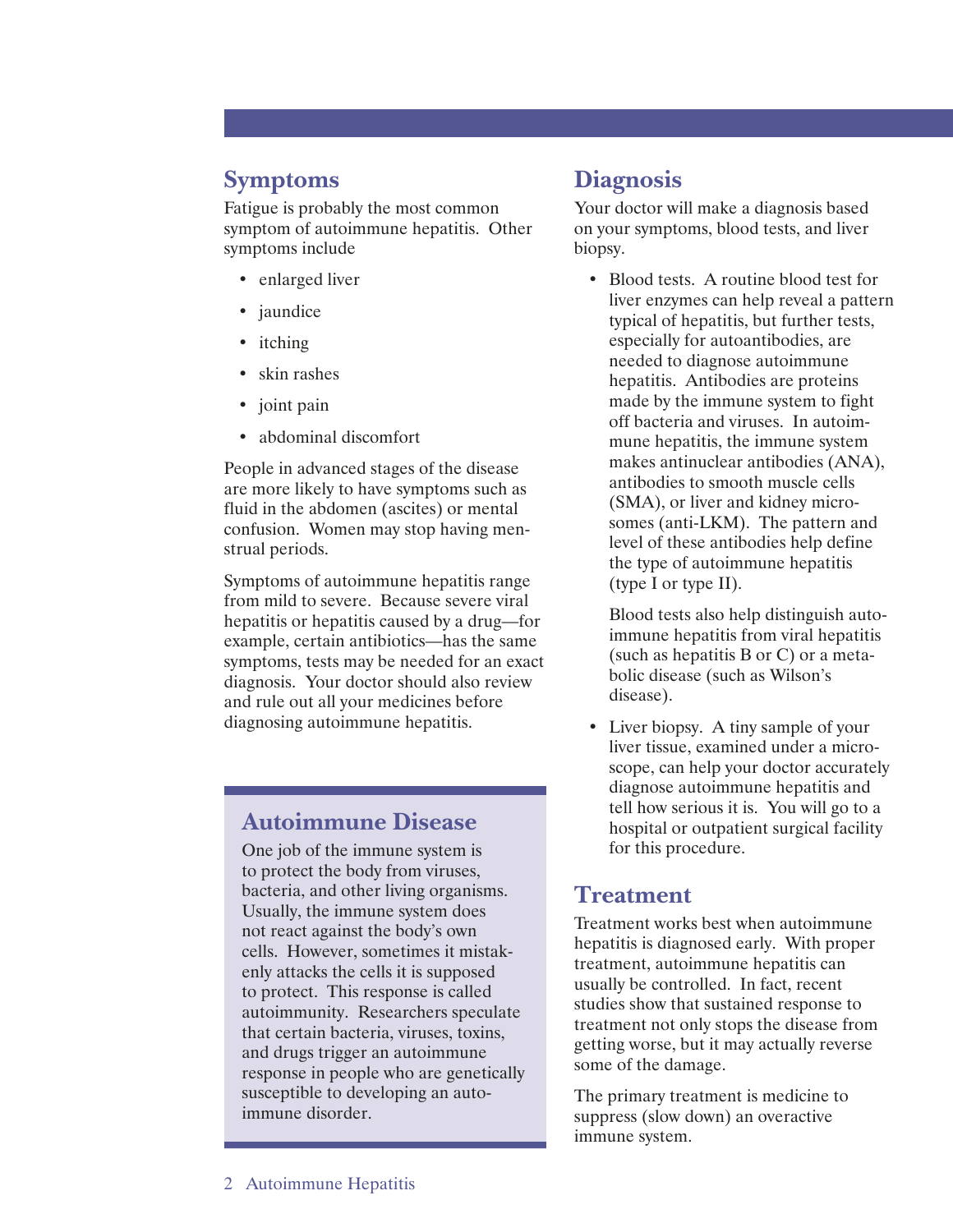Both types of autoimmune hepatitis are treated with daily doses of a corticosteroid called prednisone. Your doctor may start you on a high dose (20 to 60 mg per day) and lower the dose as the disease is controlled. The goal is to find the lowest possible dose that will control your disease.

Another medicine, azathioprine (Imuran) is also used to treat autoimmune hepatitis. Like prednisone, azathioprine suppresses the immune system, but in a different way. It helps lower the dose of prednisone needed, thereby reducing its side effects. Your doctor may prescribe azathioprine, in addition to prednisone, once your disease is under control.

Most people will need to take prednisone, with or without azathioprine, for years. Some people take it for life. Corticosteroids may slow down the disease, but everyone is different. In about one out of every three people, treatment can eventually be stopped. It is important to carefully monitor your condition and promptly report any new symptoms to your doctor because the disease may return and be even more severe, especially during the first few months after stopping treatment.

In about 7 out of 10 people, the disease goes into remission, with a lessening of severity of symptoms, within 2 years of starting treatment. A portion of persons with a remission will see the disease return within 3 years, so treatment may be necessary on and off for years, if not for life.

### **Side Effects**

Both prednisone and azathioprine have side effects. Because high doses of prednisone are needed to control autoimmune hepatitis, managing side effects is very important. However, most side effects appear only after a long period of time.

Some possible side effects of prednisone are

- weight gain
- anxiety and confusion
- thinning of the bones (osteoporosis)
- thinning of the hair and skin
- diabetes
- high blood pressure
- cataracts

Azathioprine can lower your white blood cell count and sometimes causes nausea and poor appetite. Rare side effects are allergic reaction, liver damage, and pancreatitis (inflammation of the pancreas gland with severe stomach pain).

### **Other Treatments**

People who do not respond to standard immune therapy or who have severe side effects may benefit from other immunosuppressive agents like cyclosporine or tacrolimus. People who progress to end stage liver disease (liver failure) may need a liver transplant. Transplantation is a promising alternative, with a 1-year survival rate of 90 percent and a 5-year survival rate of 70 to 80 percent.

# **Hope Through Research**

Scientists are studying various aspects of autoimmune hepatitis to find out who gets it and why and to discover better ways to treat it. Basic research on the immune system will expand knowledge of autoimmune diseases in general. Epidemiologic research will help doctors understand what triggers autoimmune hepatitis in some people. Research on different steroids, alternatives to steroids, and other immunosuppressants will eventually lead to more effective treatments.